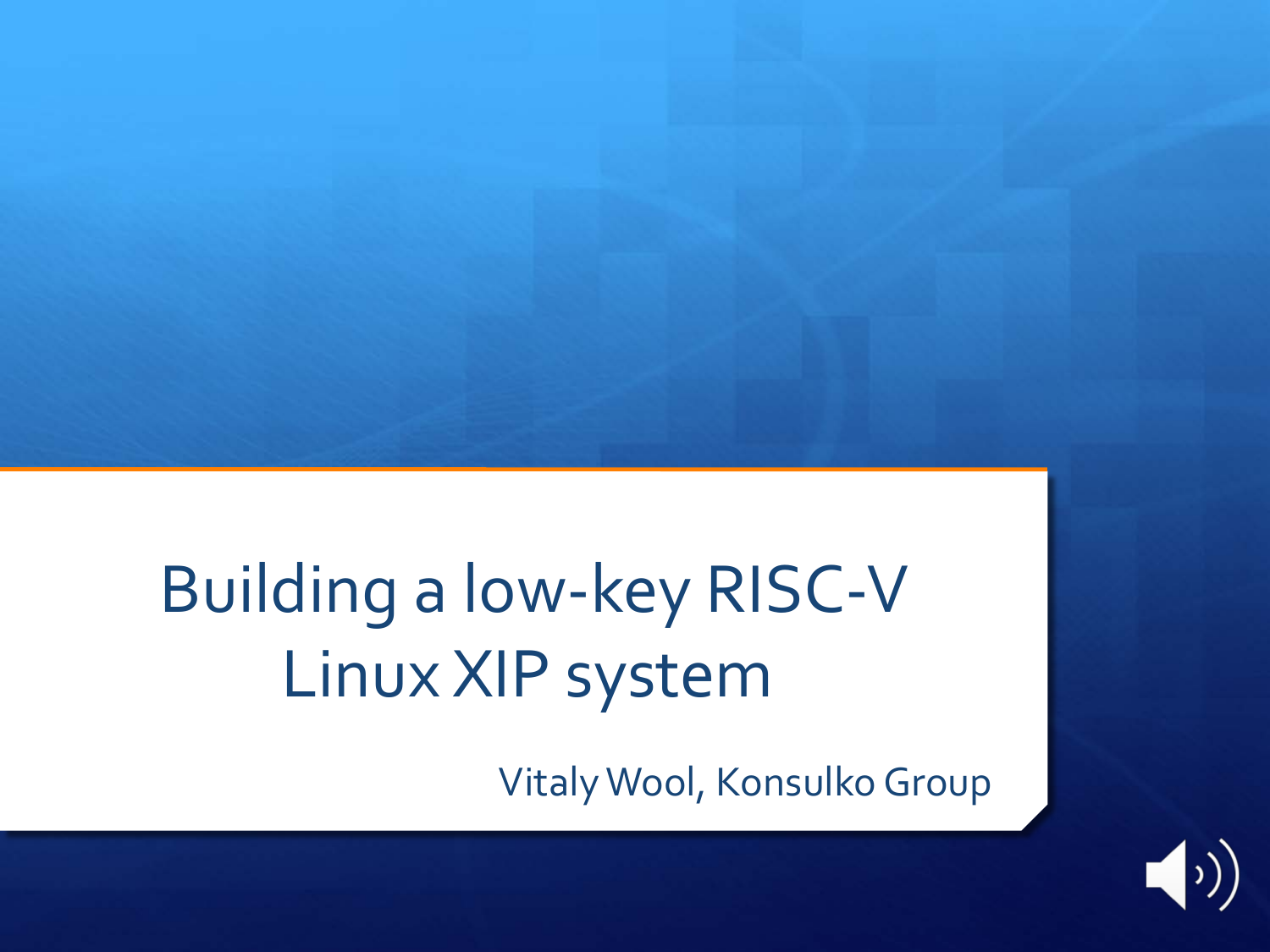### About me



- $\Box$  Has been with embedded Linux since 2003
- **Q** Worked for MontaVista
- **Q** Currently living in Sweden (Skåne)
- **Staff Engineer at Konsulko Group**
- **Q** Managing Director at Konsulko AB

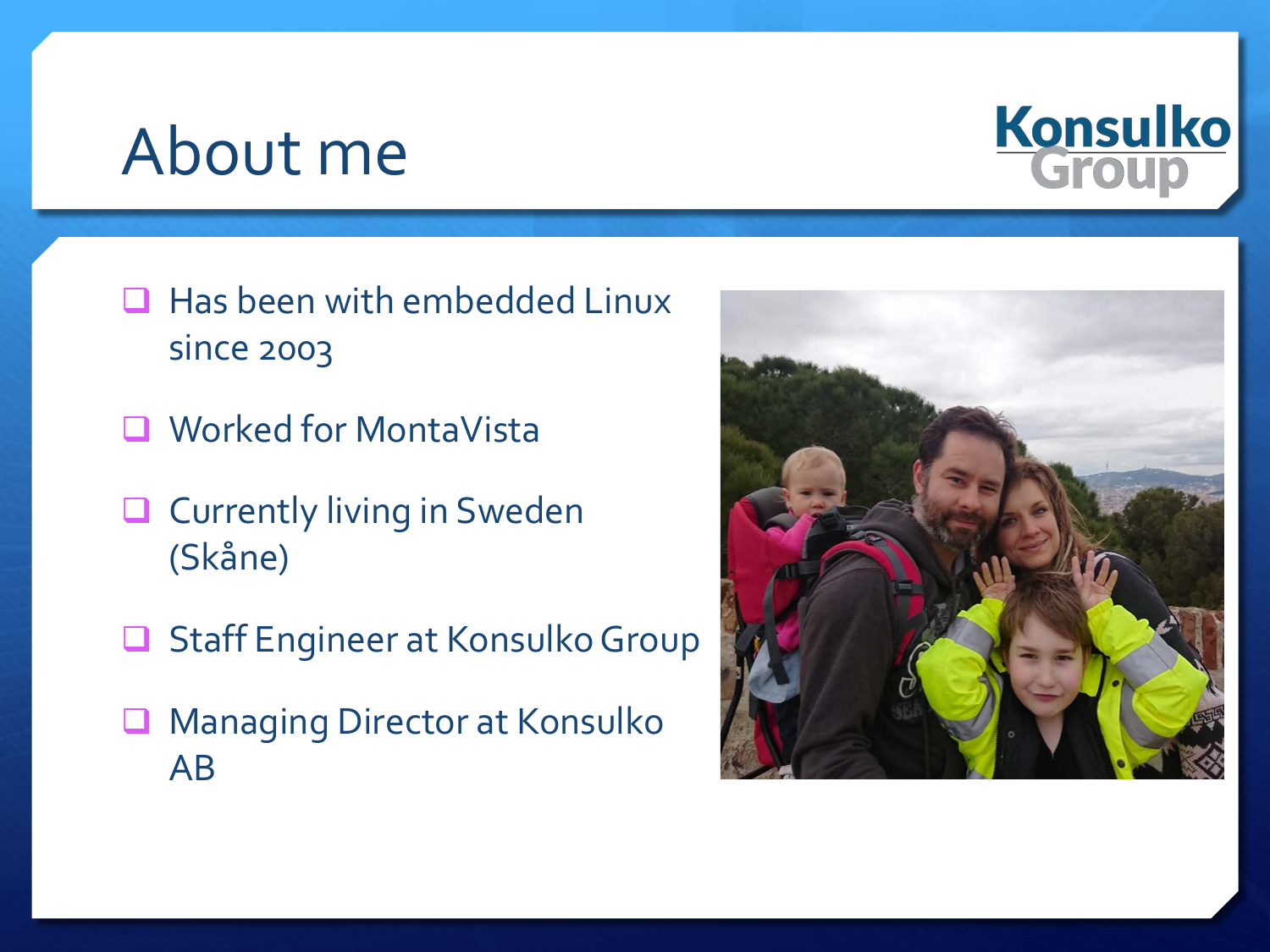# About this presentation



- $\Box$  A few words on RISC-V
- $\Box$  A few words on XIP
- $\Box$  Linux XIP on RISC-V: why and how
- **Q** Future work on RISC-V XIP
- Demo (BeagleV)
- $\Box$  Conclusions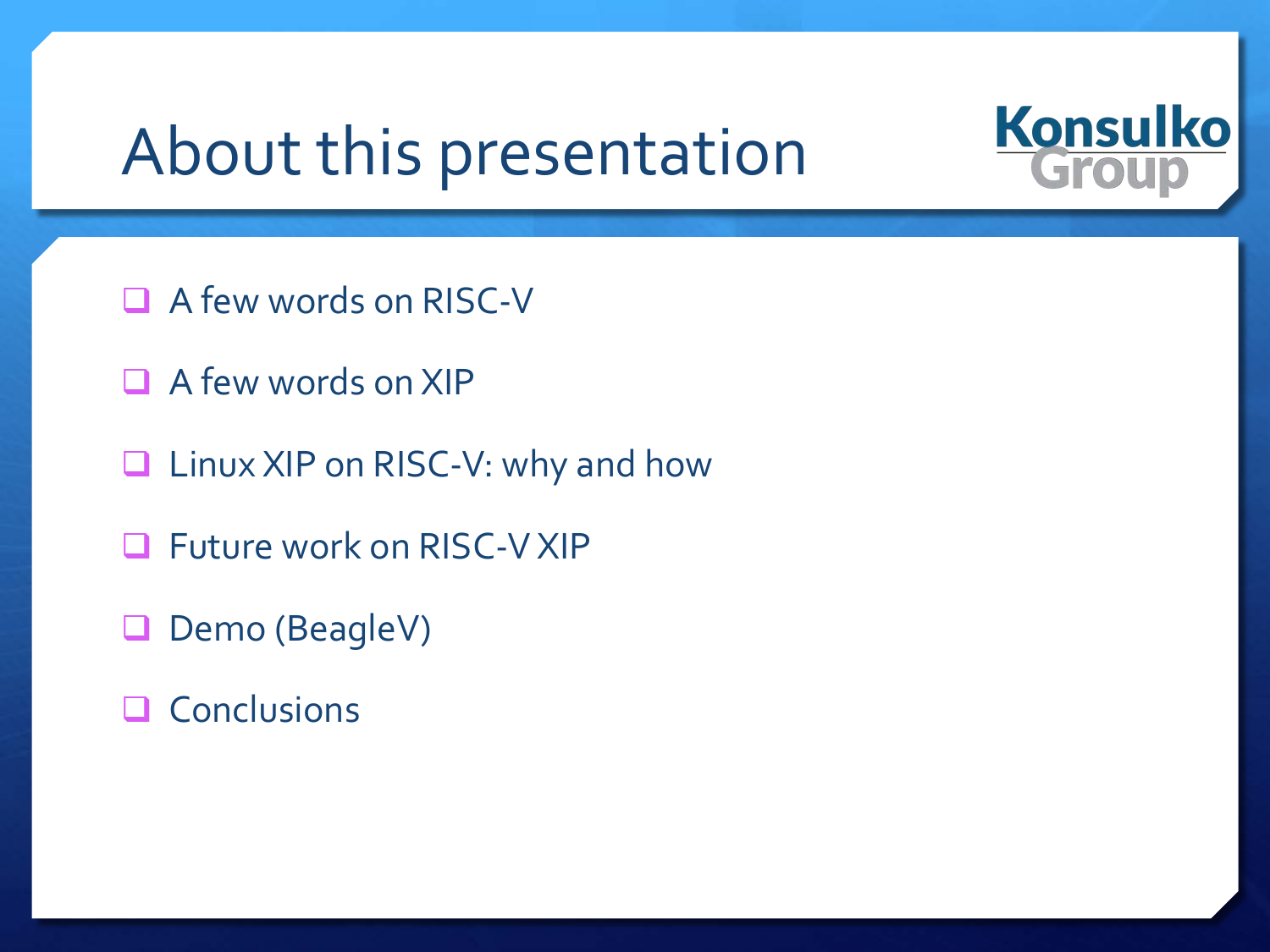# RISC-V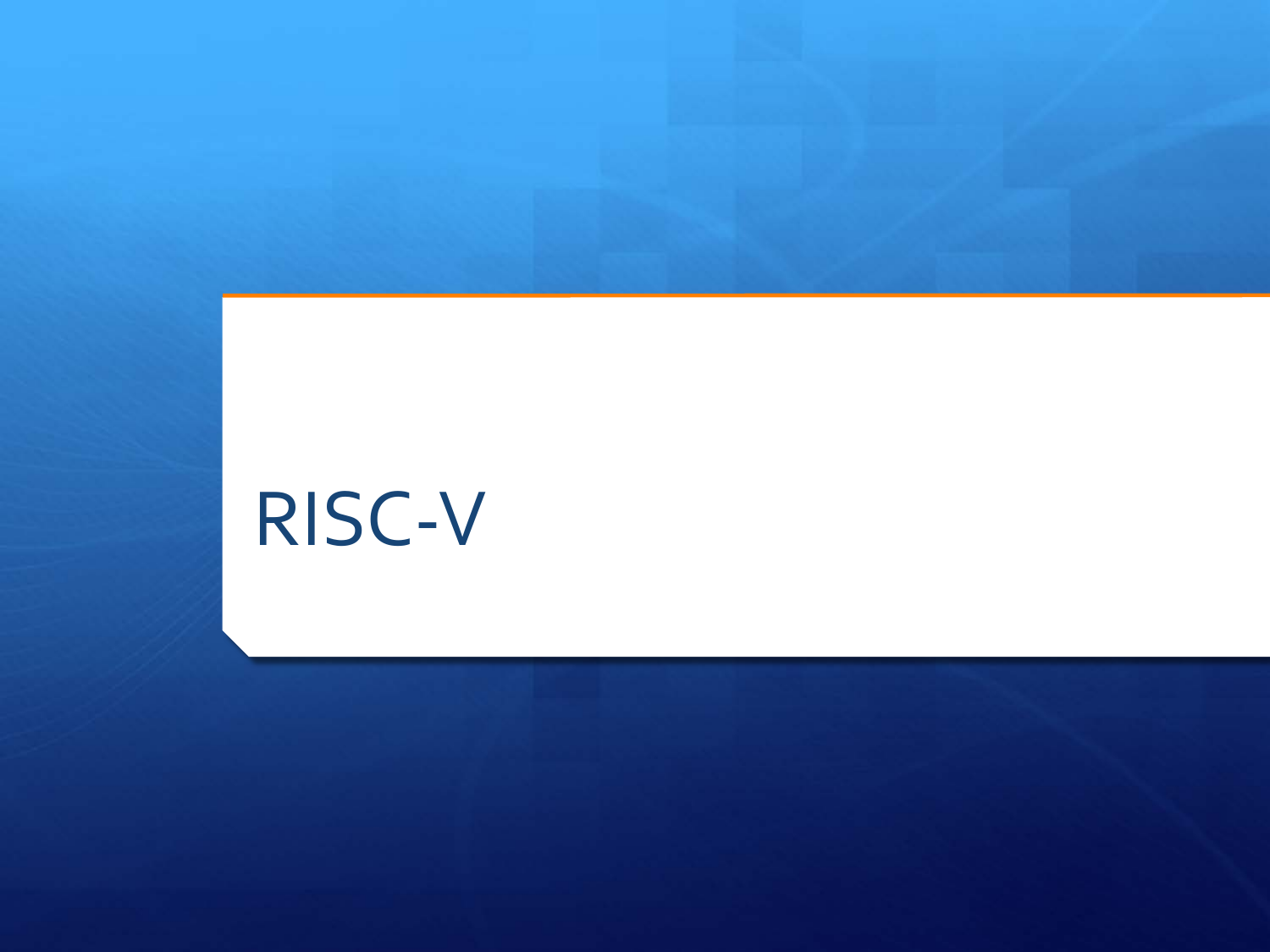# RISC-V



#### open source hardware Instruction Set Architecture (ISA)

- § RISC (reduced instruction set)
- **■** Royalty free for any chip manufacturer
- **•** Developed by UC Berkeley
	- § V postfix because it's fifth UC Berkeley RISC design
- **Standard maintained by non-profit RISC-V foundation**
- $\Box$  It's not a CPU implementation nor a company
	- But you can implement a CPU using RISC-V ISA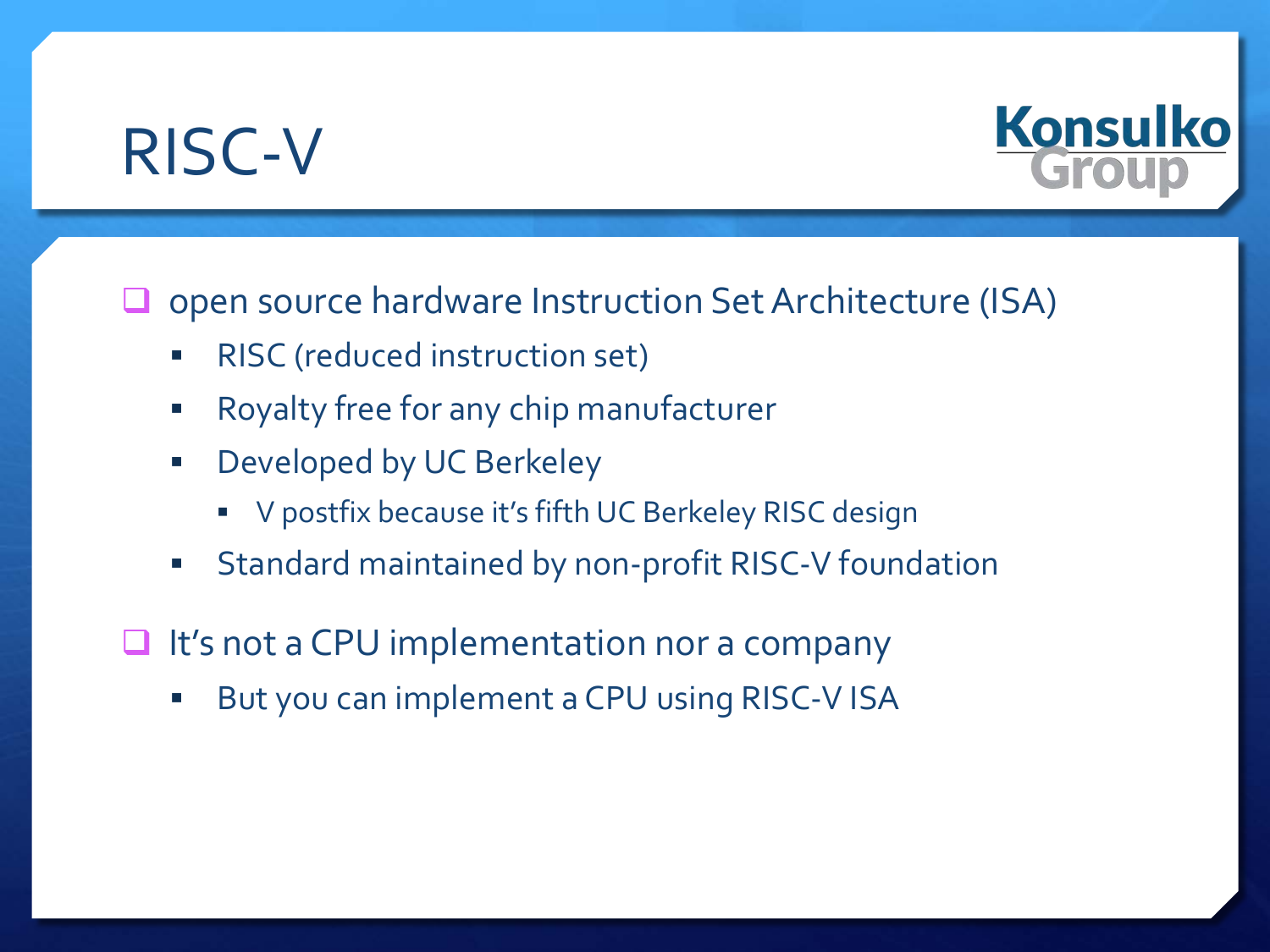# RISC-V vs ARM



#### $\Box$  ... in a nutshell

| <b>RISC-V</b>                            | <b>ARM</b>                                          |
|------------------------------------------|-----------------------------------------------------|
| RISC instruction set (load/store)        | RISC instruction set (load/store)                   |
| Can be $32 - 64 - 128 - bit$             | Can be $32 -$ and $64 - bit$                        |
| Open and royalty free ISA                | Proprietary, licensed                               |
| Relatively new, community is<br>emerging | Leading architecture, well-established<br>community |
| Linux XIP supported                      | Linux XIP supported                                 |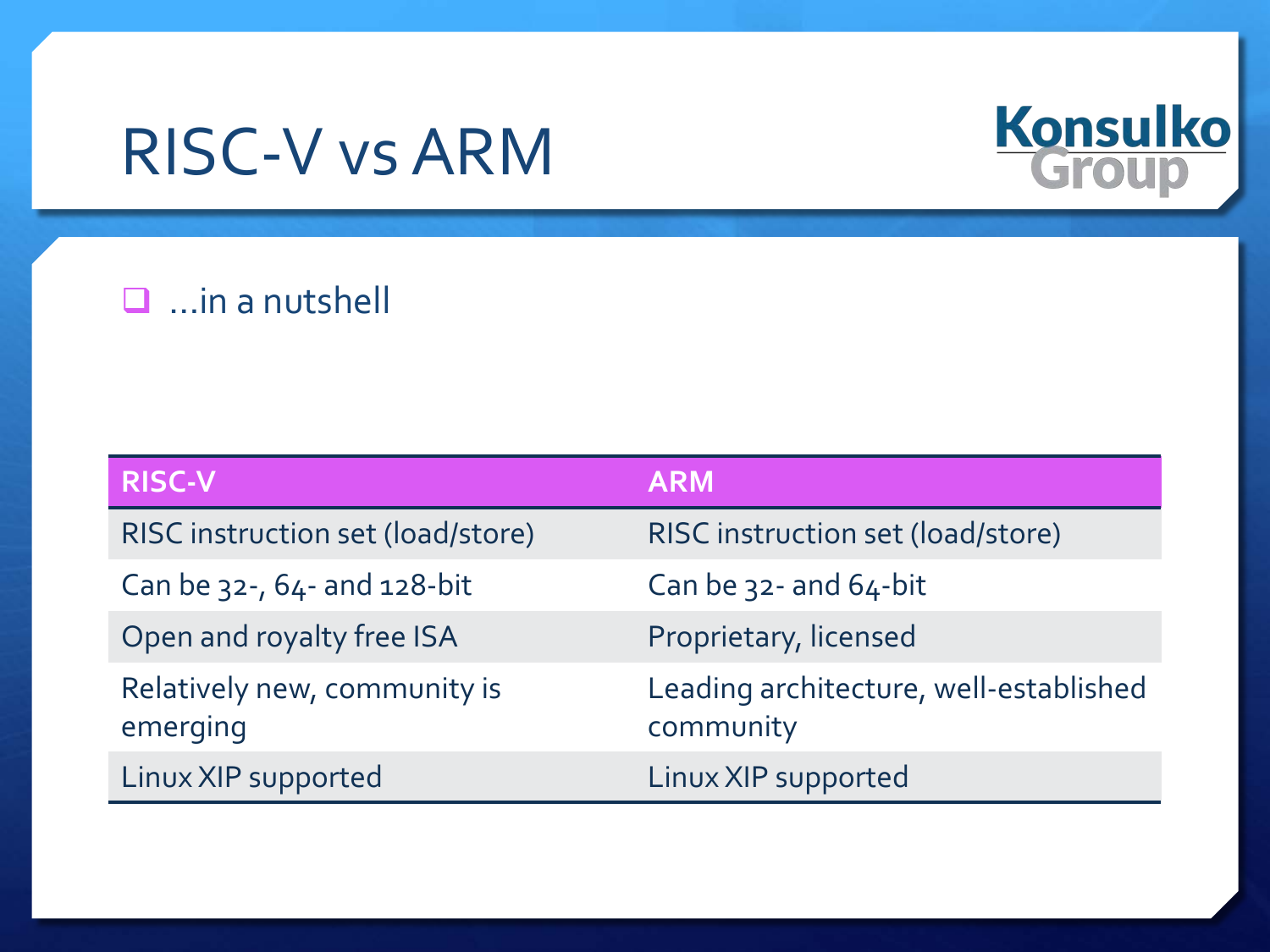# XIP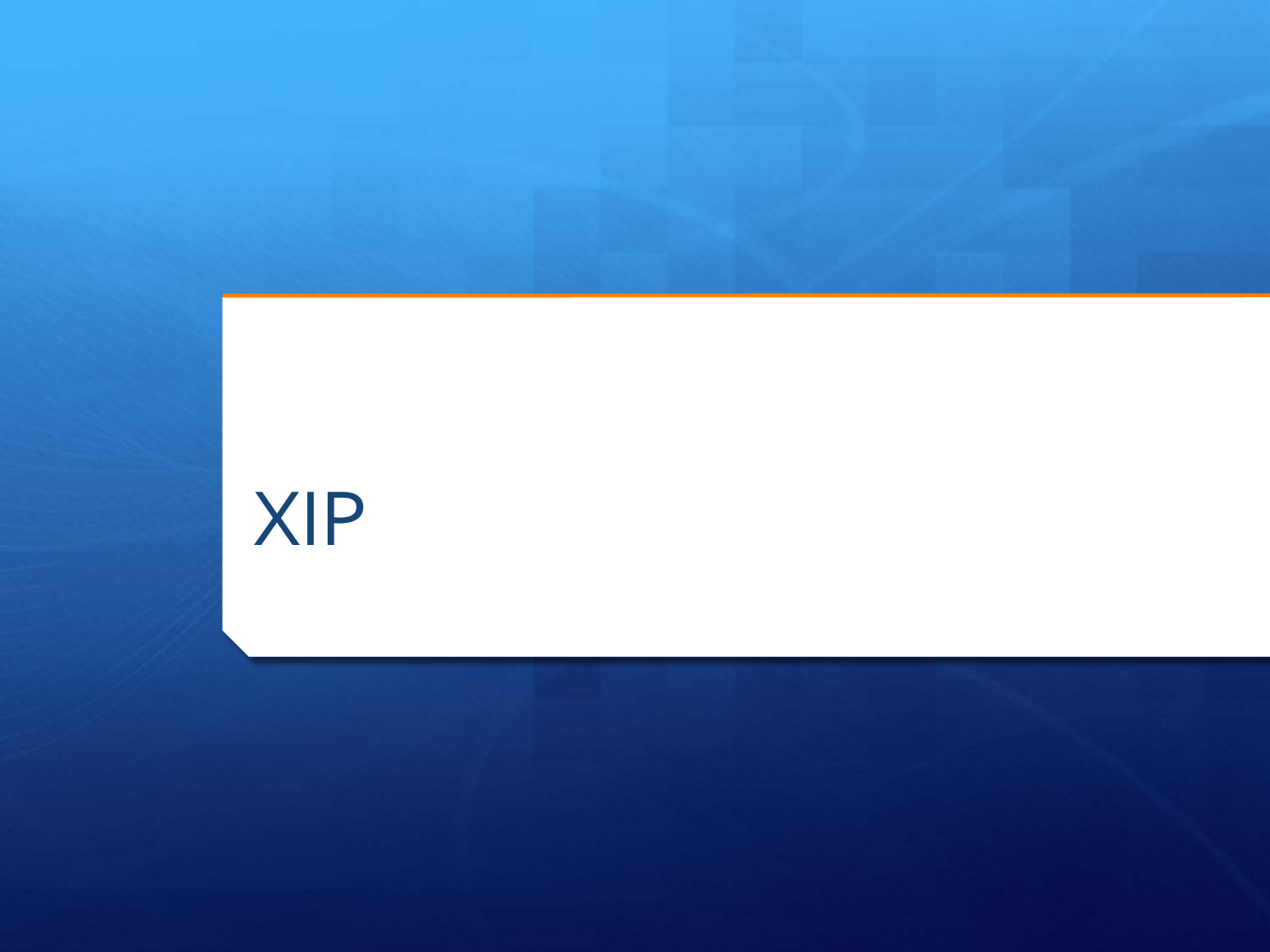# XIP: execute in place



 $\Box$  Code executed directly from persistent storage

- § Typically NOR flash
- § QSPI

#### q XIP kernel

- **•** Option selected at compile time
- $\Box$  XIP userspace
	- Requires a special filesystem
		- § Cramfs (legacy), AXFS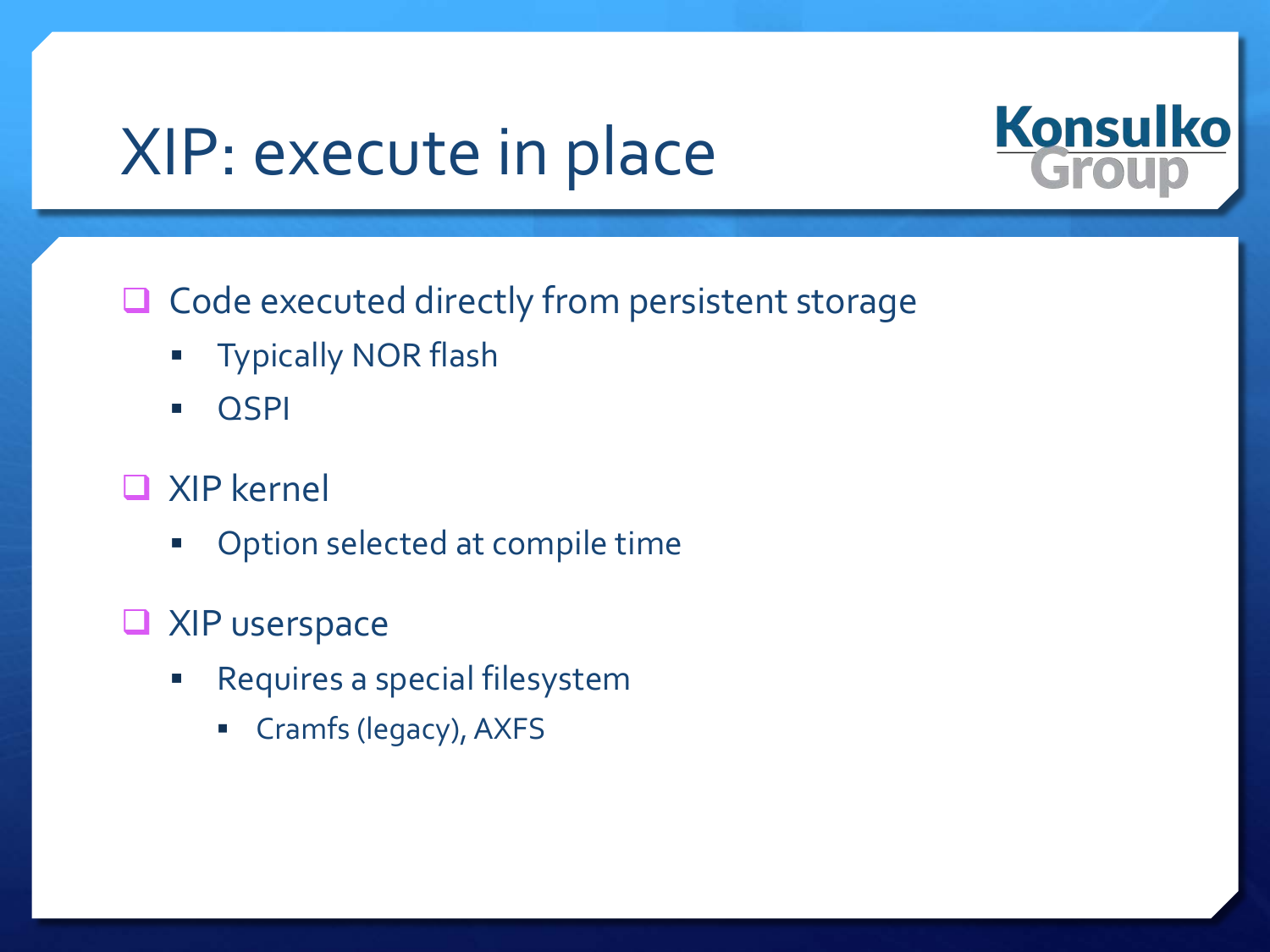# Kernel XIP



| Bootloader | Kernel |  |
|------------|--------|--|
|            |        |  |



#### Traditional XIP design (userspace can be anywhere)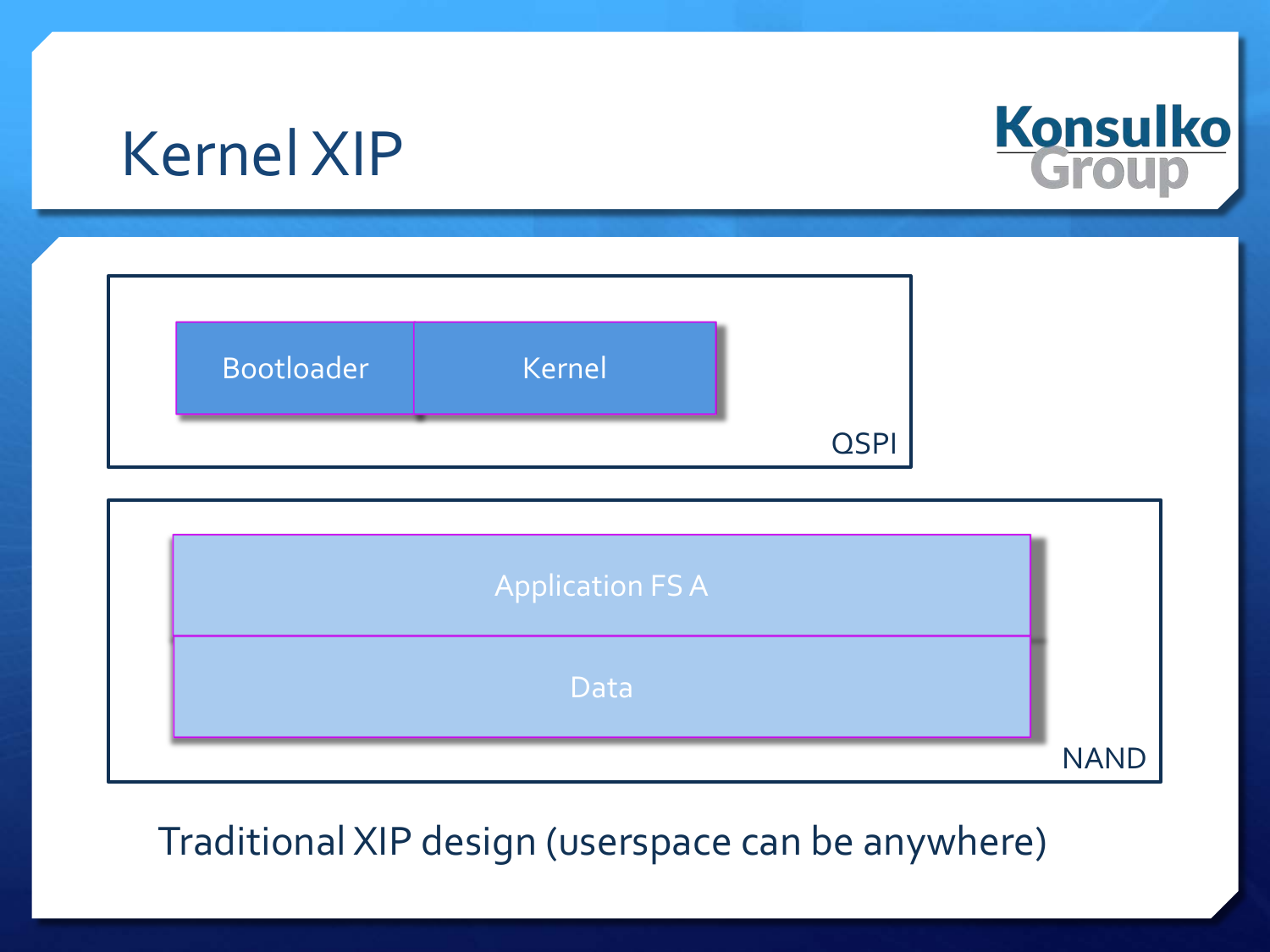# Kernel/Userspace XIP



| <b>Bootloader</b> | <b>Kernel</b>         |             |
|-------------------|-----------------------|-------------|
|                   | <b>Application FS</b> | <b>QSPI</b> |

| Data |             |
|------|-------------|
|      | <b>NAND</b> |

#### Possibly more expensive design but we save RAM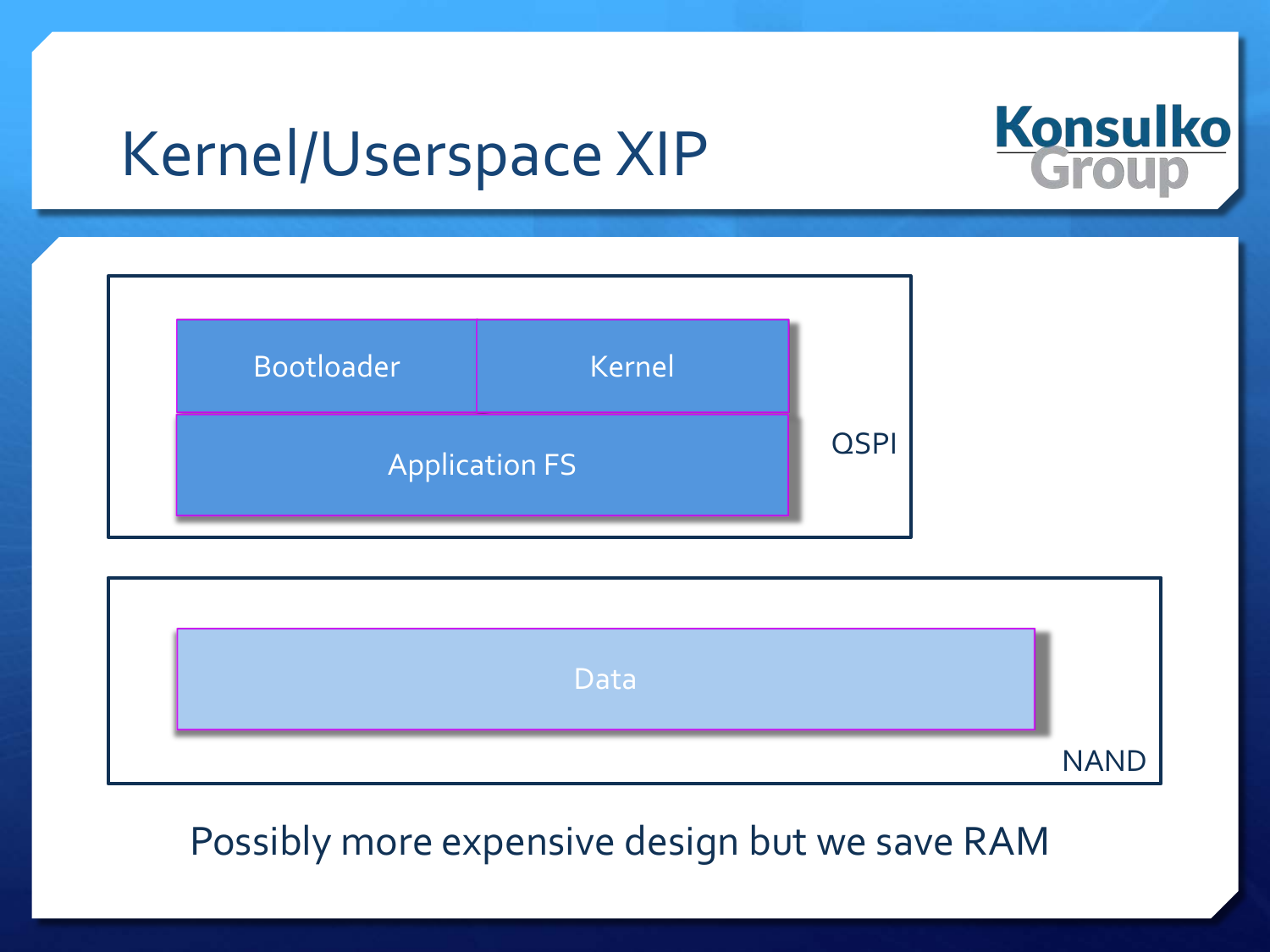# XIP advantages



#### **Q** Less RAM needed

- § Usually up to 10x smaller RAM footprint
- Sometimes no RAM at all is needed
- $\Box$  Lower idle power consumption
	- **May be crucial for IoT running on battery**
- $\Box$  Shorter boot time
	- No copy on boot
- Faster execution
	- QSPI flash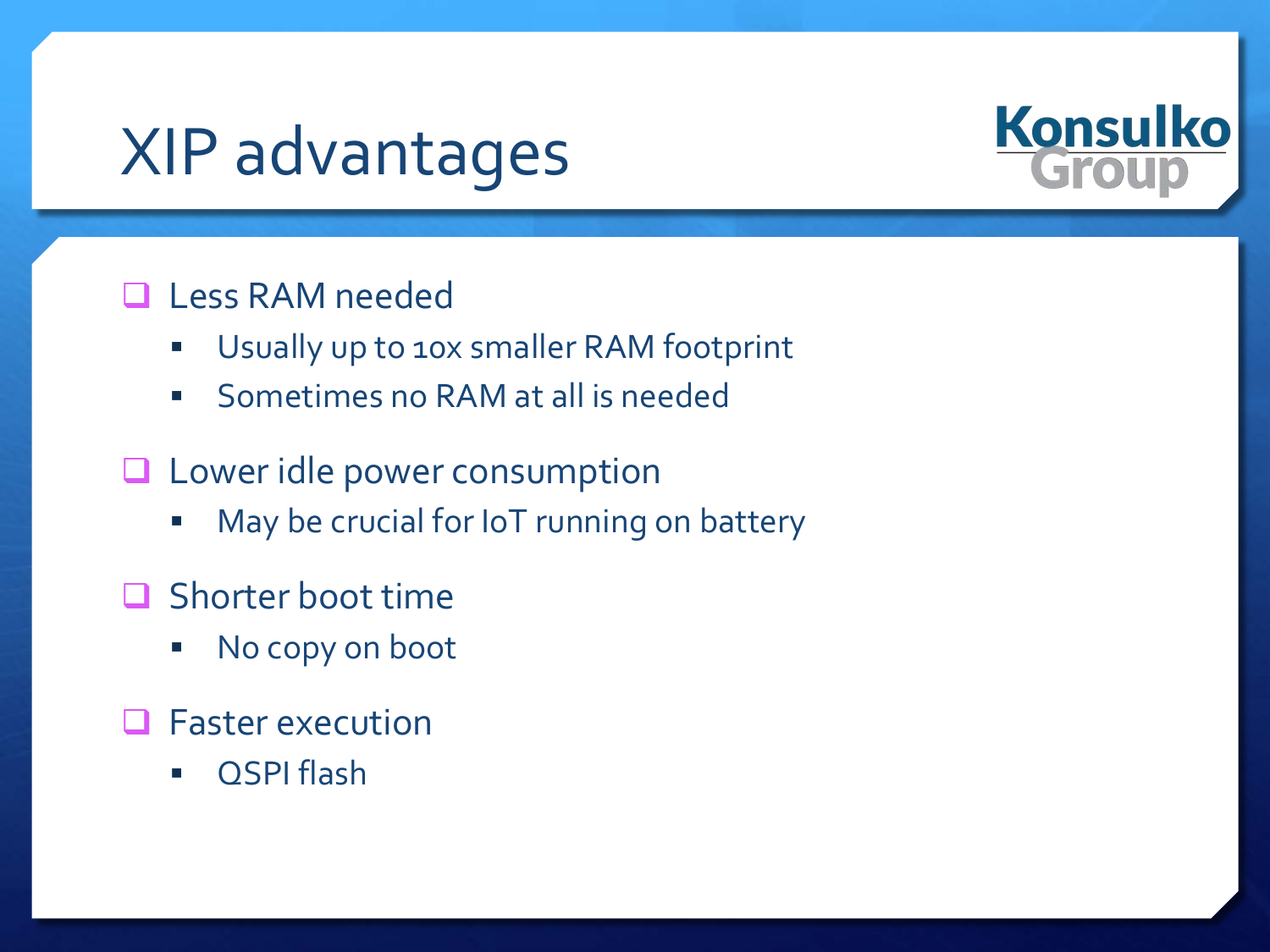# XIP obstacles



 $\Box$  You can't write to flash and execute from it at the same time

- $\Box$  However, you can write to flash using special tricks
	- § Code copied/executed from RAM
	- No other code may be executed during that time
- $\Box$  XIP requires more space on flash storage
	- At least kernel code can not be compressed
- $\Box$  All addresses are defined at compile time
	- **Which may be a security compromise**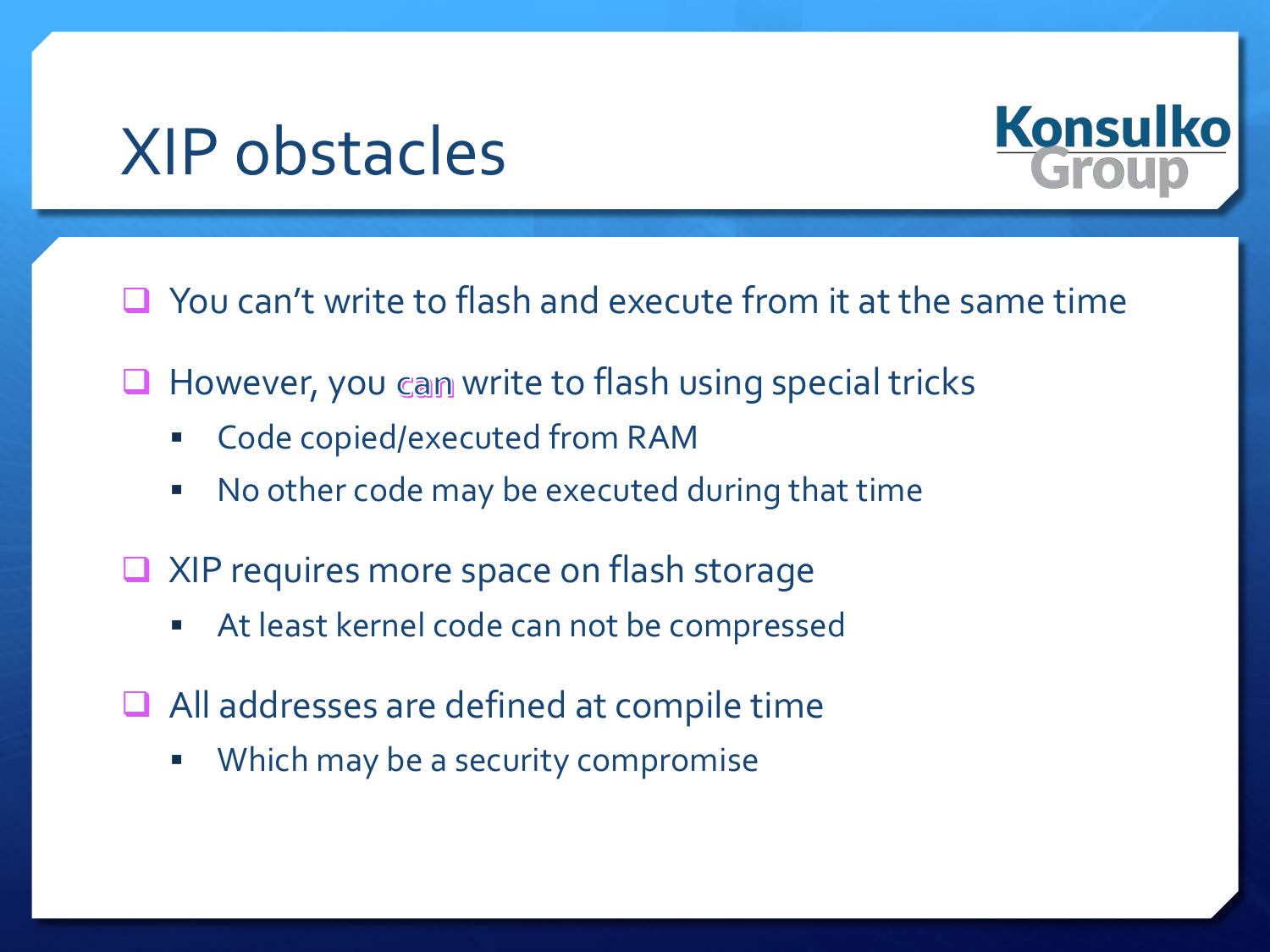# XIP on RISC-V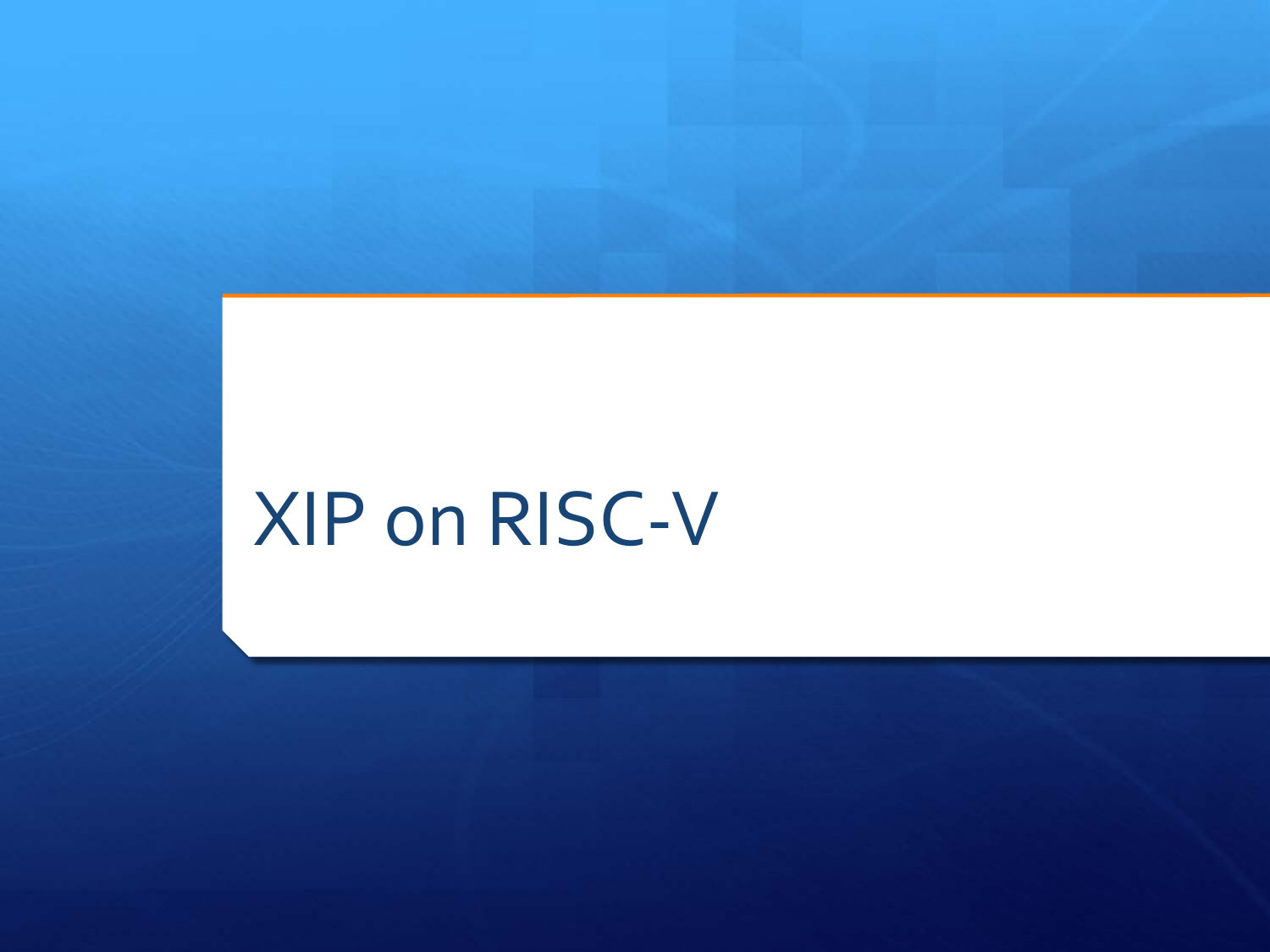# Why do XIP on RISC-V?



#### $\Box$  QSPI flash in most designs

- $\blacksquare$  Medium to XIP from is likely to be there
- **Many cheaper RISC-V boards target IoT** 
	- § XIP reduces power consumption
- **RISC-V SBI firmware allows to bypass u-boot completely** 
	- Works for an XIP kernel but not for a usual kernel
	- § Significantly reduces boot-up time
- **Q** Many RISC-V boards have small RAM
	- § XIP allows to run Linux on these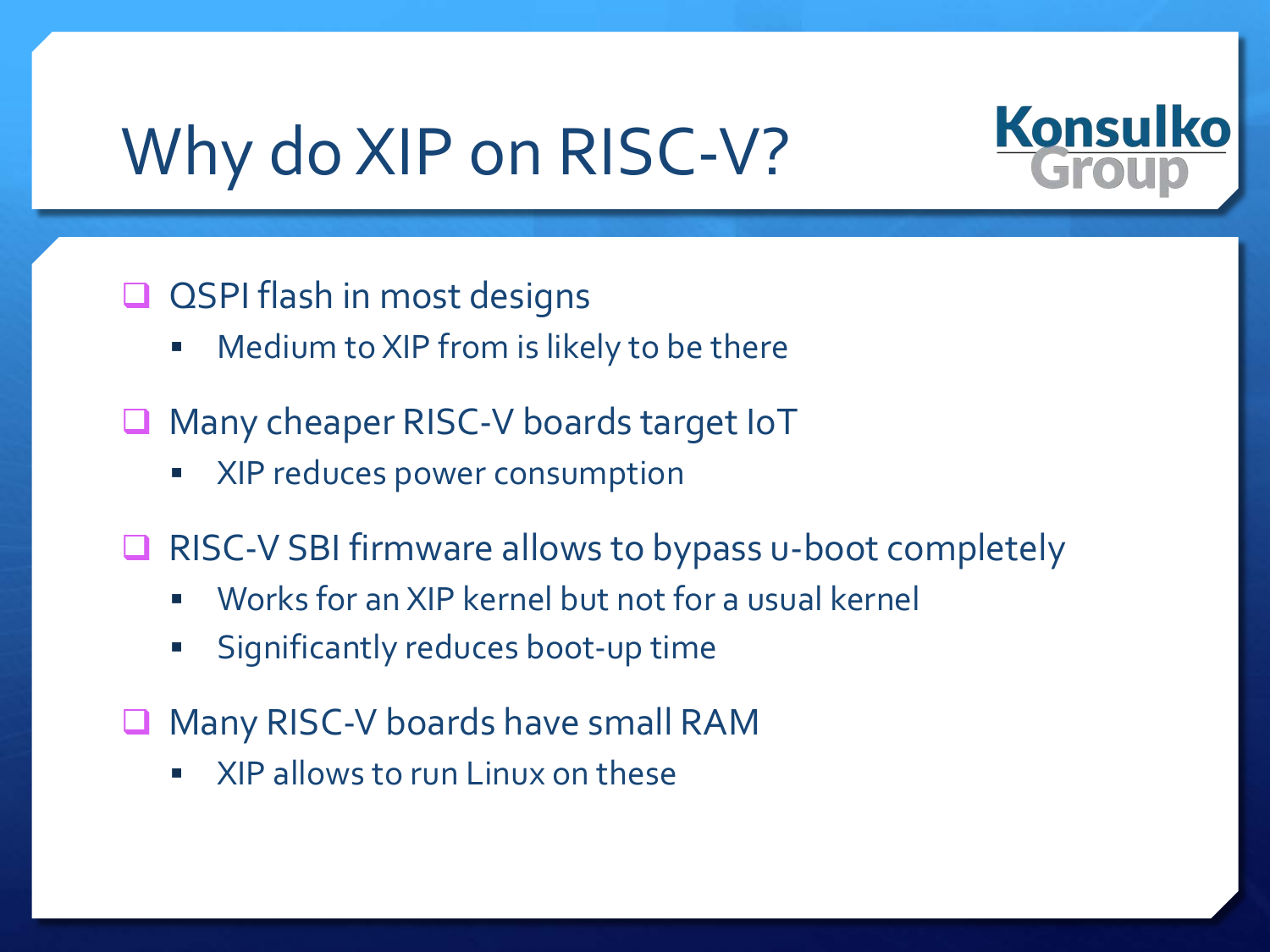### XIP on RISC-V : current status



 $\Box$  XIP support for RISC-V is in the mainline!

- § Only 64-bit RISC-V designs are supported now
- § Since 5.13
- § Created by the author of this presentation with some great help from Alexander Ghiti
- $\Box$  Just the second platform to get XIP support
	- § ARM (32-bit) is the other one
- Developed and tested mostly on PolarFire Icicle Kit
- **■** Verified to work on SiFive and Beagle-V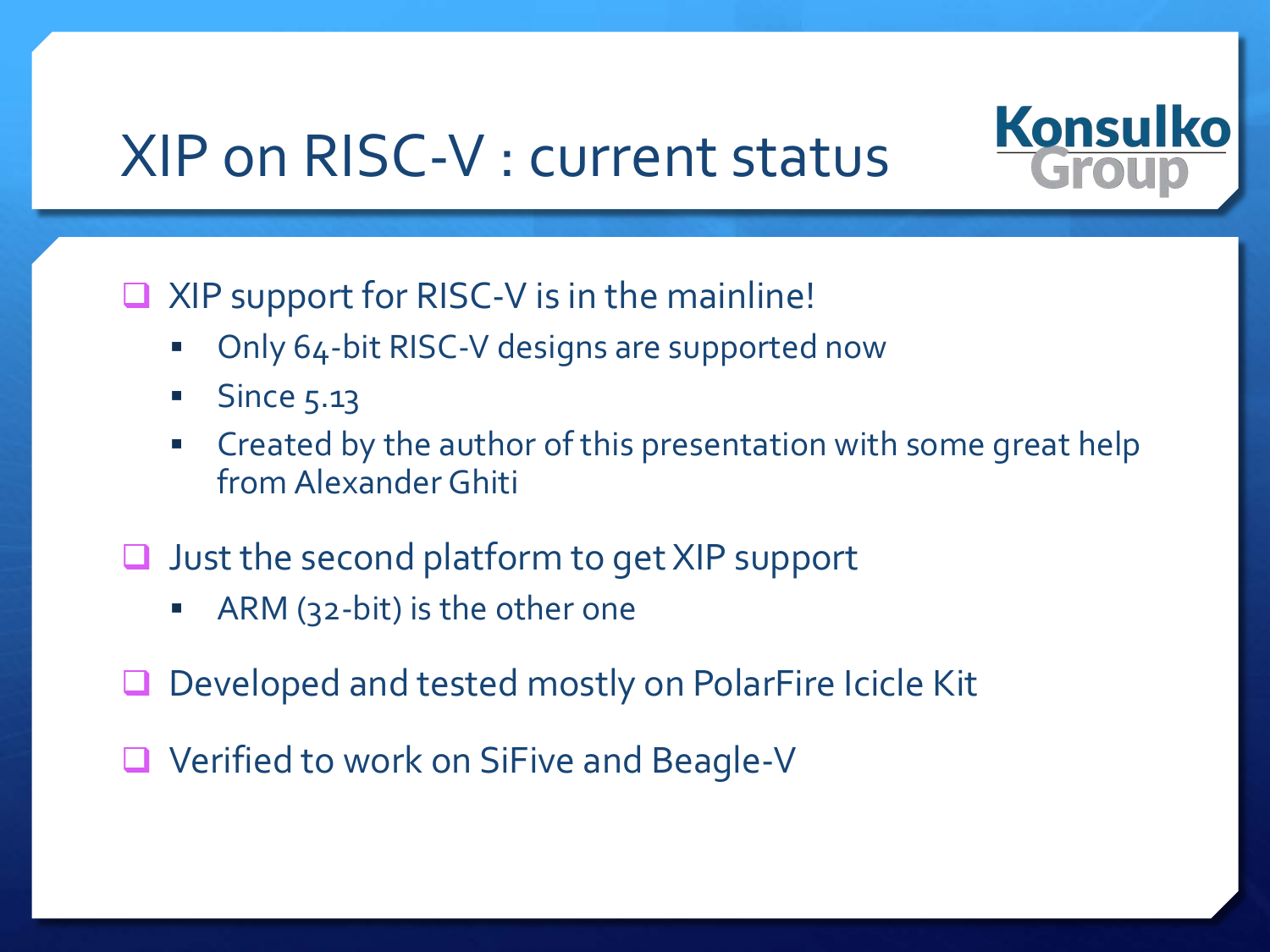# XIP on RISC-V : work to be done



- Add support for MMU-less boards
	- Boards like Kendryte K210 are the main target for XIP
- $\Box$  Add .data/.sdata section compression
	- Will leave more space for XIP userspace
- Add support for 32-bit RISC-V designs
- $\Box$  Optimize address translations
	- § Branching on "NOR flash vs RAM" slows down things
- Test on more boards  $\odot$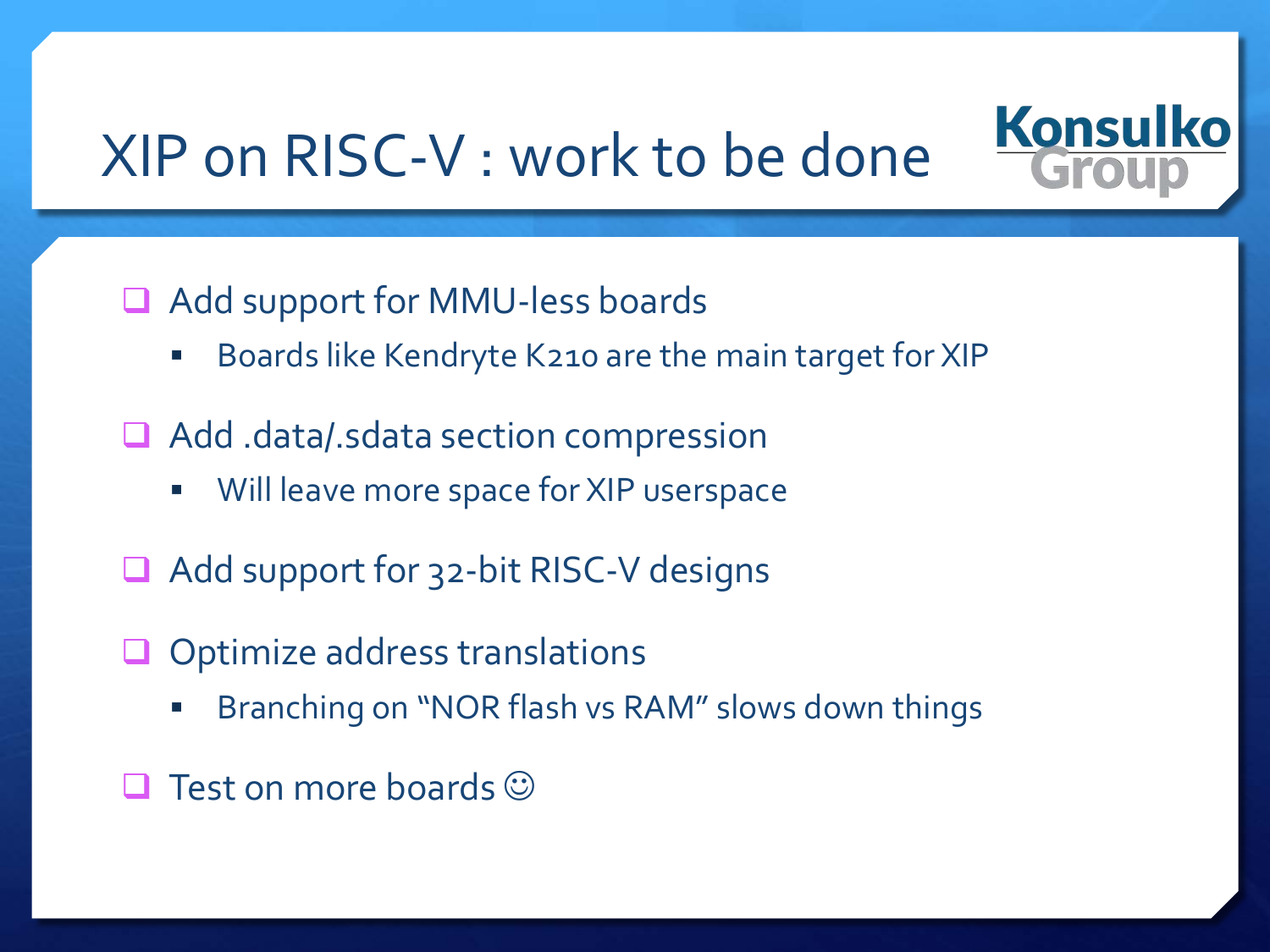# BeagleV demo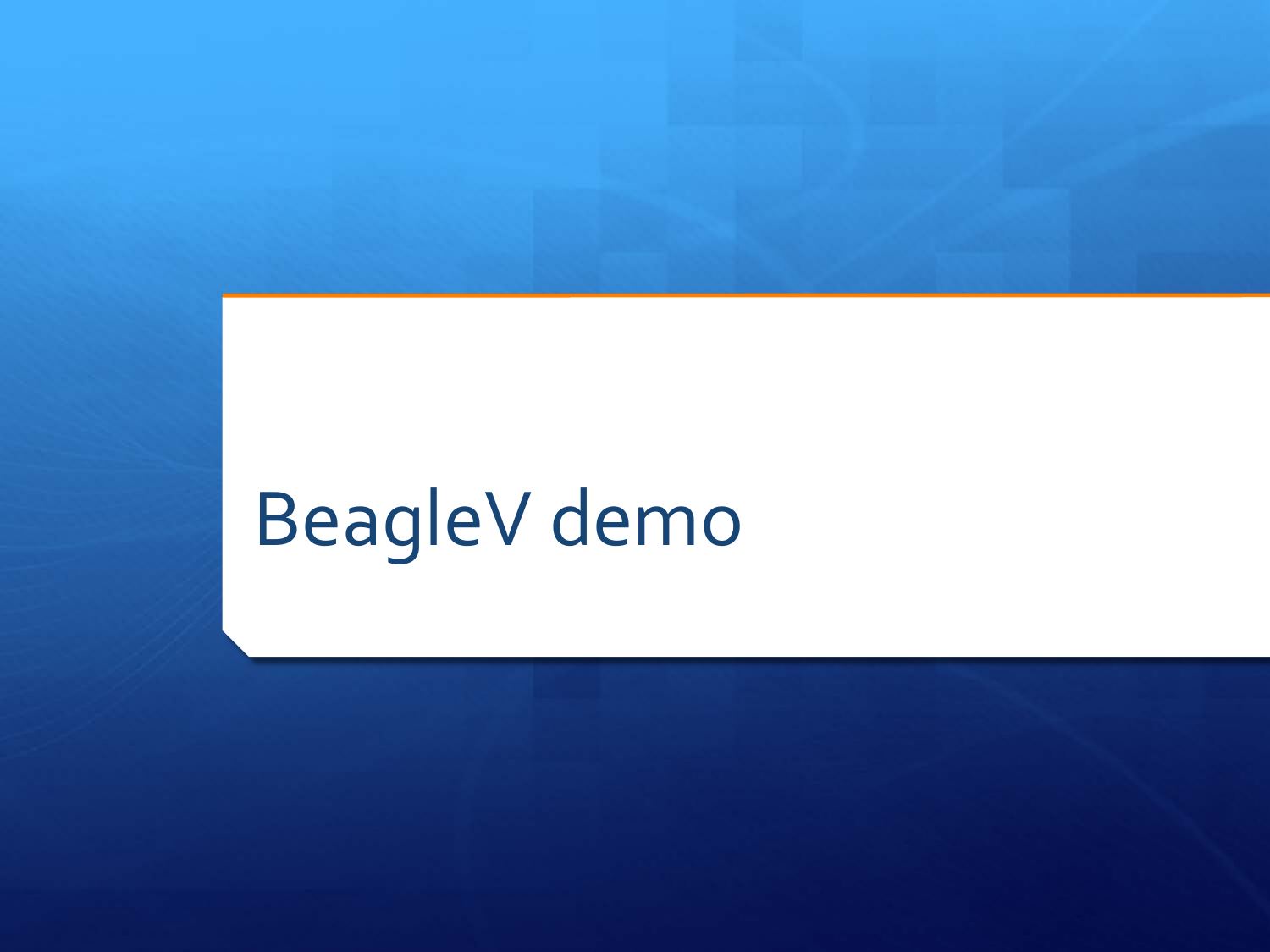# BeagleV board



- **Q** Raspberry Pi like board with a  $64$ -bit RISC-V **CPU**
- Designed by BeagleBoard® Foundation
- **■** Incorporates SiFive U74 2-core CPU
	- Roughly on par with ARM Cortex-A55
- **Q** 8GB LPDDR<sub>4</sub> RAM
- **Q** 32 MB QSPI NOR flash



- uSD, HDMI, Ethernet, audio, and USB ports
- $\Box$  …and more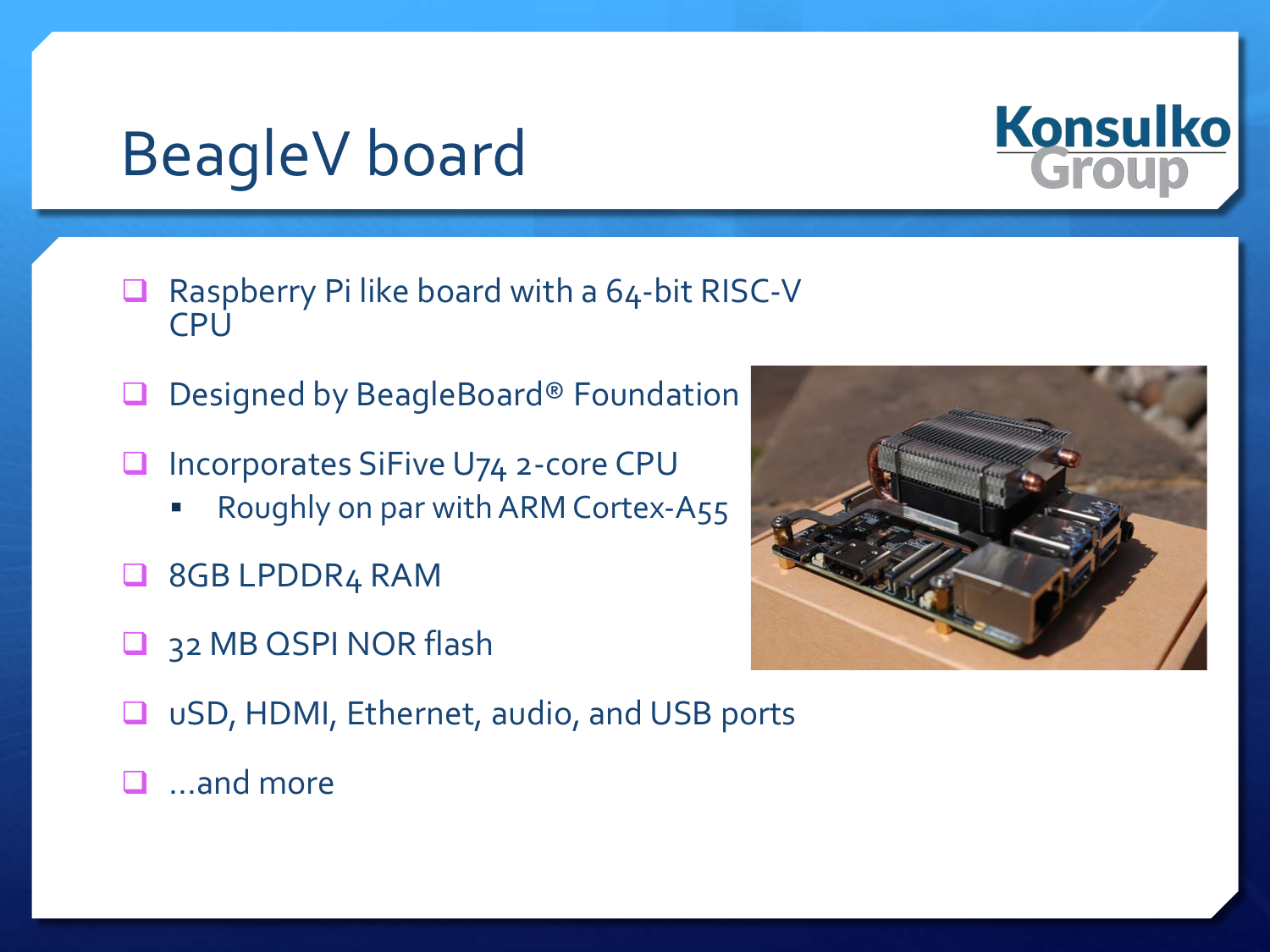# BeagleV software



- [Complete Linux build HOWTO: https://bootlin.com/blog/buildroot](https://bootlin.com/blog/buildroot-beagle-v/)beagle-v/
	- § Thanks Bootlin!
- **■** This build is using 5.10 kernel which doesn't support XIP on RISC-V
	- I was using earlier version of my RISC-V XIP patch (available on demand of course)
- $\Box$  Some configuration changes are to be made too
	- STRICT\_RWX must be turned off
	- § Memory model should be SPARSEMEM
	- QSPI flash is at 0x20000000, not 0x21000000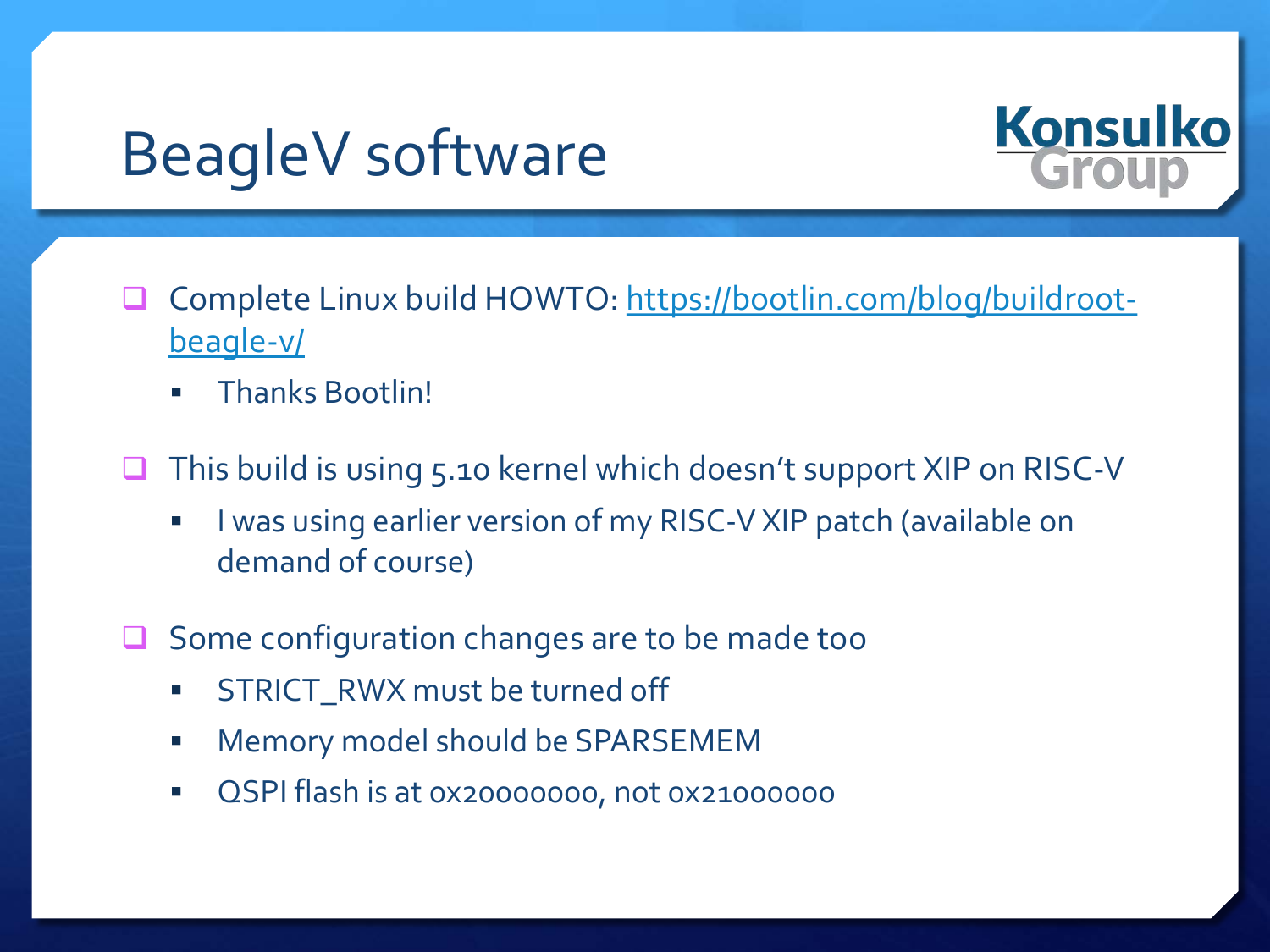# Beagle-V demo

|                                                    | BeagleV:sysbus.uart3                                                                                              | $\wedge$ |
|----------------------------------------------------|-------------------------------------------------------------------------------------------------------------------|----------|
|                                                    | U-Boot 2021.01-g7dac1a6e-dirty (Apr 22 2021 - 13:15:25 +0000)                                                     |          |
| ofnode_read_prop: riscv.isa: rv64imafdc            |                                                                                                                   |          |
| CPU: rv64imafdc                                    |                                                                                                                   |          |
| Model: sifive, freedom-u74-arty                    |                                                                                                                   |          |
| DRAM: 8 G1B                                        |                                                                                                                   |          |
| ofnode_read_prop: tick-timer: <not found=""></not> |                                                                                                                   |          |
|                                                    | ofnode_read_u32_array: ranges: ofnode_read_u32_array: ranges: ofnode_read_u32_index                               |          |
| : timebase-frequency: (not found)                  |                                                                                                                   |          |
|                                                    | ofnode_read_u32_index: timebase-frequency: 0x5f5e10 (6250000)                                                     |          |
|                                                    | ofnode_read_u32_index: timebase-frequency: (not found)                                                            |          |
|                                                    | ofnode_read_u32_index: timebase-frequency: 0x5f5e10 (6250000)                                                     |          |
| MMC: VIC DWMMC0: 0                                 |                                                                                                                   |          |
| In: serial                                         |                                                                                                                   |          |
| serial<br>Out:                                     |                                                                                                                   |          |
| Err: serial                                        |                                                                                                                   |          |
| Model: sifive, freedom-u74-arty                    |                                                                                                                   |          |
|                                                    | Net: ofnode_read_prop: tick-timer: <not found=""></not>                                                           |          |
| dwmac.10020000                                     |                                                                                                                   |          |
| Hit any key to stop autoboot: 0                    |                                                                                                                   |          |
| Wrong Image Format for bootm command               |                                                                                                                   |          |
| ERROR: can't get kernel image!                     |                                                                                                                   |          |
| XIP Invalid Image                                  |                                                                                                                   |          |
| Bad Linux RISCV Image magic!                       |                                                                                                                   |          |
| StarFive # go 20000000                             |                                                                                                                   |          |
| ## Starting application at 0x20000000              |                                                                                                                   |          |
| 012DI                                              | 0.000000] Linux version 5.10.6 (vital@slottsdator) (riscv64-linux-qcc.br_r                                        |          |
|                                                    | eal (Buildroot 2020.08-14-ge5a2a90) 10.2.0, GNU ld (GNU Binutils) 2.34) #88 SMP Fri                               |          |
| Sep 10 10:28:55 CEST 2021                          |                                                                                                                   |          |
|                                                    | 0.000000] earlycon: sbi0 at I/O port 0x0 (options '')                                                             |          |
| L                                                  | 0.000000] printk: bootconsole [sbi0] enabled<br>0.000000] Initial ramdisk at: 0x(____ptrval____) (99614720 bytes) |          |
|                                                    | 0.000000] OF: reserved mem: node linux.cma compatible matching fail                                               |          |
|                                                    | 0.000000] Reserved memory: created DMA memory pool at 0x000000000f9000000, size                                   |          |
| <b>16 MiB</b>                                      |                                                                                                                   |          |
|                                                    |                                                                                                                   |          |
| id shared-dma-pool                                 | 0.000000] OF: reserved mem: initialized node framebuffer@f9000000, compatible                                     |          |
|                                                    |                                                                                                                   |          |
|                                                    | 0.000000] Reserved memory: created DMA memory pool at 0x00000000fb000000, size                                    |          |
| 32 MiB                                             | 0.000000] OF: reserved mem: initialized node framebuffer@fb0000000, compatible                                    |          |
| id shared-dma-pool                                 |                                                                                                                   |          |
| 0.000000] Zone ranges:                             |                                                                                                                   |          |
|                                                    | 0.000000] DMA32 [mem 0x0000000080200000-0x00000000ffffffff]                                                       |          |
|                                                    |                                                                                                                   |          |

# **Konsulko**<br>Group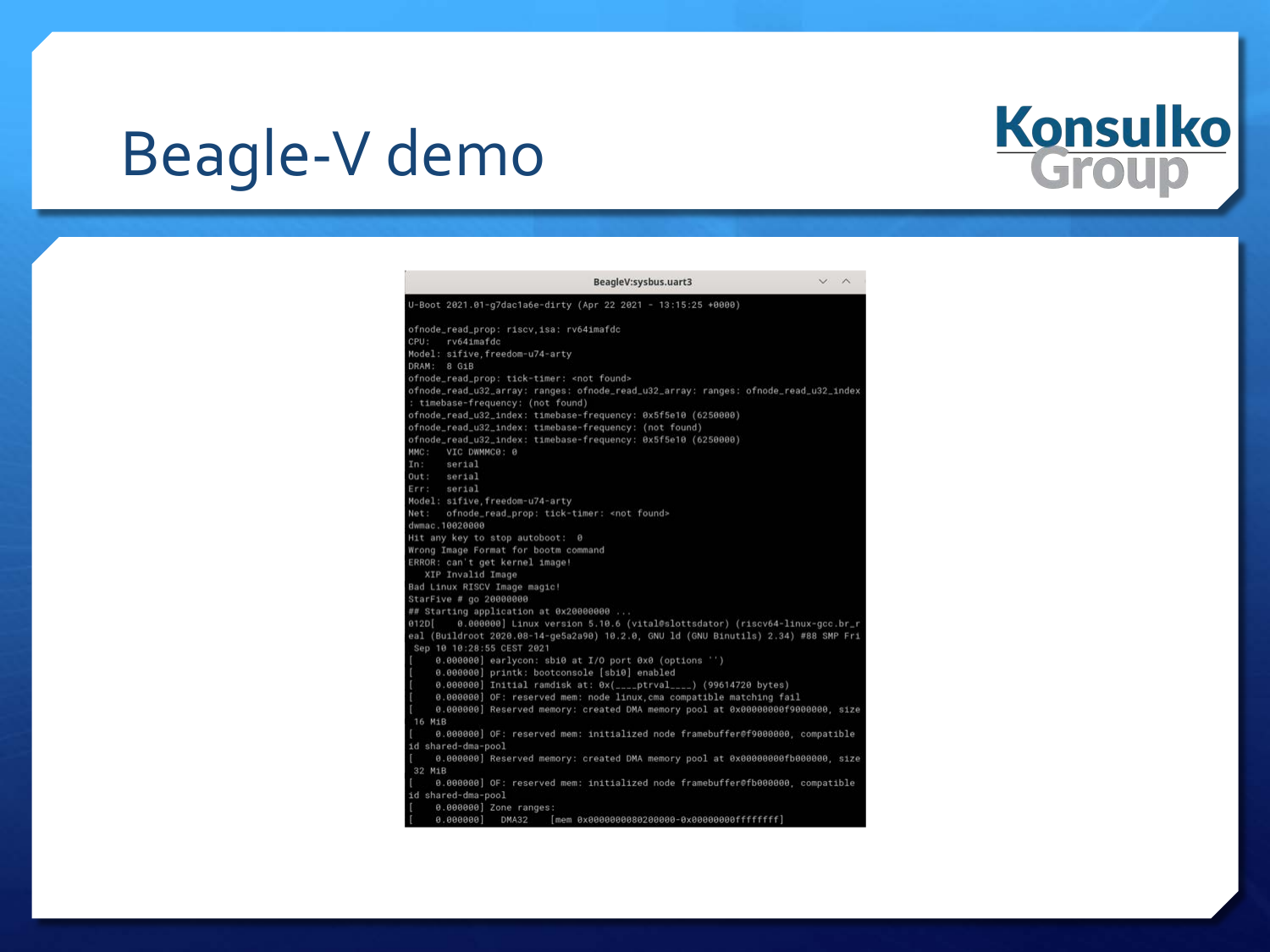## Conclusions



- $\Box$  XIP is not a yesterday's technology
- $\Box$  XIP goes very well with what RISC-V designs have to offer
- Important extra work is to be done to get the best out of XIP/RISC-V combo
- $\Box$  RISC-V designs also have to mature to get the best of that combo